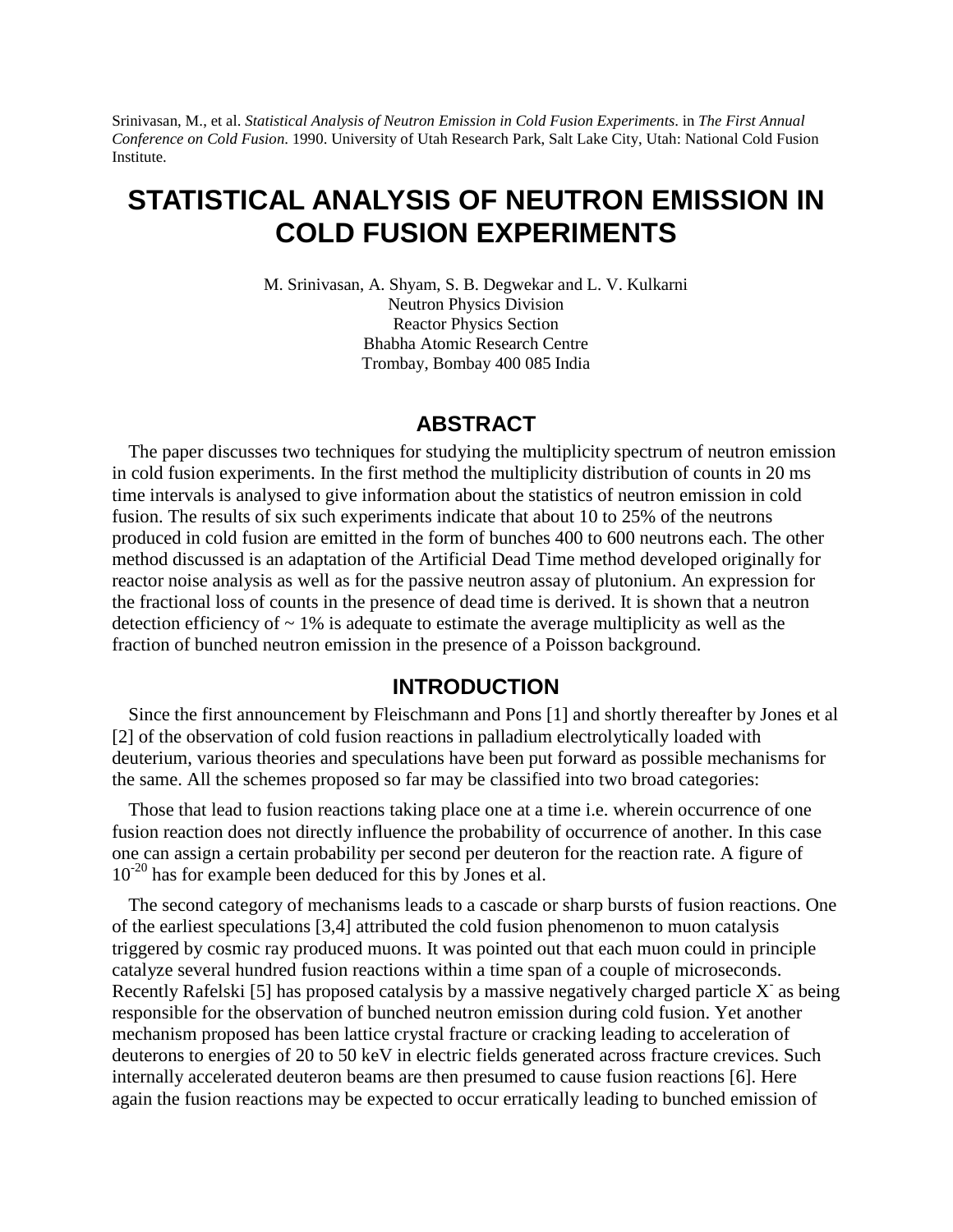neutrons. More recently coherent processes [7] have been proposed which could lead to bunched neutron emission.

Since neutrons are one of the end products of cold fusion reactions [8], it may be expected that statistical analysis such as measurement of the multiplicity spectrum of neutron emission can give valuable insight into the possible origin of cold fusion reactions. The emission of neutrons in bunches of two or more can for example be observed by employing two (or more) fast neutron detectors and looking for coincidences amongst detected pulses within a gate interval of say 1 or 10 μs. Since the average background count rate is generally small, the chance coincidence rate due to background events in such small intervals would be negligible making the task of establishing the occurrence of multiple neutron emission events quite easy.

An alternate technique of detecting fast neutron multiplicity is to employ a thermal neutron detector surrounded by a hydrogenous moderator such as paraffin. This type of detector system has the interesting property that a bunch of fast neutrons simultaneously incident on it would be temporally separated due to the statistical nature of the neutron slowing down process and get detected as individual neutrons within a time span governed by the neutron die-away time  $(1/\lambda)$ in the moderator-detector assembly. It is this type of thermal neutron detector that is considered in the present studies. The pulse train issuing from such a detector can then be analysed by any of the techniques developed for the purpose in the fields of reactor noise [9] and more recently the passive neutron assay of Plutonium for safeguards applications [10].

One of the most straightforward methods is to measure the frequency distribution of counts registered in short counting intervals and to relate it to the statistical characteristics of the neutron emitting source. This method was used by us to study the statistics of neutron emission from the Milton Roy commercial electrolytic cell [11] as well as some  $D_2$  gas loaded Ti targets [12] and is described below.

## **STATISTICAL ANALYSIS USING PC BASED SYSTEM**

### **Theory of Multiplicity Analysis**

If the events producing neutrons are random in time and result in one neutron per event, then the number of counts observed in a time interval  $\tau$  would be distributed according to the Poisson law as follows:

$$
P_r = \frac{(N_0 \tau)^r}{r!} e^{-N_0 \tau} \tag{1}
$$

where  $P_r$  is the probability of obtaining r counts in time  $\tau$  and N is the average count rate. Thus when the average count rate is small i.e. when  $N_0\tau \ll 1$ , one can set  $\exp(-N_0\tau) \sim 1$ . In this case the probabilities of detecting one, two and three neutrons in the time interval  $\tau$  are  $(N_0\tau)$ ,  $(N_0\tau)^2/2$ and  $(N_0\tau)^3/6$  respectively. In particular note that the ratio of doubles to singles is  $(N_0\tau/2)$  while that of triples to doubles is  $(N_0\tau/3)$  and so on.

On the other hand if there are  $S_b$  events per second which result in emission of neutrons in bunches, say v neutrons per bunch, then in a time interval  $\tau$  which encompasses the bunched nuclear event, the probability ( $P_r$ ) of obtaining r counts in time  $\tau$  would be given by a binomial distribution as follows: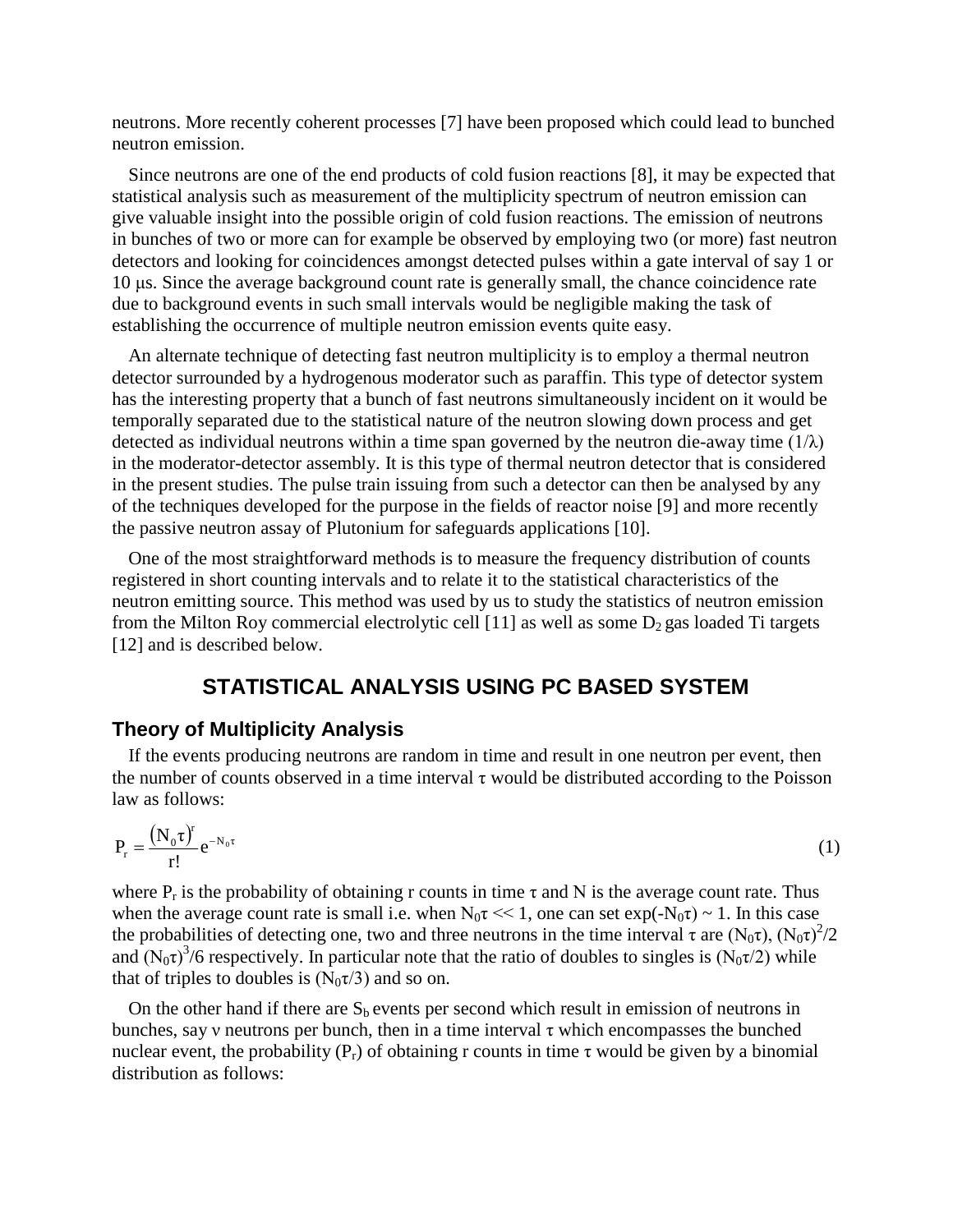$$
P_r = {v \choose r} (1 - \varepsilon)^{v - r} \varepsilon^r
$$
 (2)

It is presumed here that the interval  $\tau$  is large compared to the neutron die-away time in the detection system. It is also assumed that the source event rate  $S_b$  is so small that only one such event occurs in the the interval  $\tau$ . Here  $\varepsilon$  is the overall counting efficiency. In the limit of  $v \gg 1$ and  $\varepsilon \ll 1$  Eq. (2) simplifies to give

$$
P_r = \frac{(\nu \varepsilon)^r}{r!} e^{-\nu \varepsilon}
$$
 (3)

Note that while the probabilities of various multiplicities due to the random background depend on the product ( $N_0\tau$ ) that due to the bunched neutronic events depend mainly on ν and ε. Table I gives the expected frequency distributions of multiple neutron counts for typical values of N<sub>0</sub>, ε, and v. The counting time interval (τ) is kept fixed at 20 ms while the bunched neutron producing event rate  $(S_b)$  is taken as  $10^{-2}/s$ . The data presented is for a total of  $10^5$  sampling time intervals. It is clear from the table that while the average count rate for Poisson events is much greater than for bunched events, the frequencies of higher count multiplicities  $(>2)$  is much larger for the bunched events. This means that if some of the cold fusion neutrons are released in bunches, it is much easier to detect these in the presence of a random background if the multiplicity distribution of counts in short time intervals is measured. Secondly, measurement of the multiplicity distribution of counts would also enable us to distinguish between the neutrons emitted in singlets and those emitted in bunches and to derive quantities like the average number of neutrons per bunch and the fraction of neutrons produced in bunches.

Let us consider a situation wherein neutrons are produced in singlets as well as in bunches. Let  $S_1$  denote the source event rate of the former and  $S_b$  that of the latter such that  $S=S_1+S_b$ represents the total source event rate. The fraction of events  $(f_e)$ that result in bunched neutron emission and the fraction of neutrons  $(f_n)$  produced in bunches can then be written as follows:

$$
f_e = \frac{S_b}{S_1 + S_b} \tag{4}
$$

$$
f_n = \frac{\overline{v}S_b}{S_1 + \overline{v}S_b} = \frac{vf_e}{1 - f_e + vf_e}
$$
\n
$$
\tag{5}
$$

In the situation encountered in cold fusion experiments, the product  $N_0\tau$  is small compared to unity and the product  $v\epsilon$  is  $\sim$  5 as we shall see later. Thus the measured frequency distribution of counts clearly separates into two components viz that governed by Eq. (1) and that governed by Eq. (3), thus making the task of deriving the parameters  $f_n$  and v fairly easy. The component corresponding to single neutron emission lies in the low multiplicity region while that due to bunched neutron emission extends into the region of high multiplicities. Moreover, since the peak of the latter distribution appears at the multiplicity given by the product νε, it is possible to deduce νsince εcan be measured using a calibrated neutron source. On the other hand f can be simply taken as the ratio of the sum of the high frequency events to the total frequency.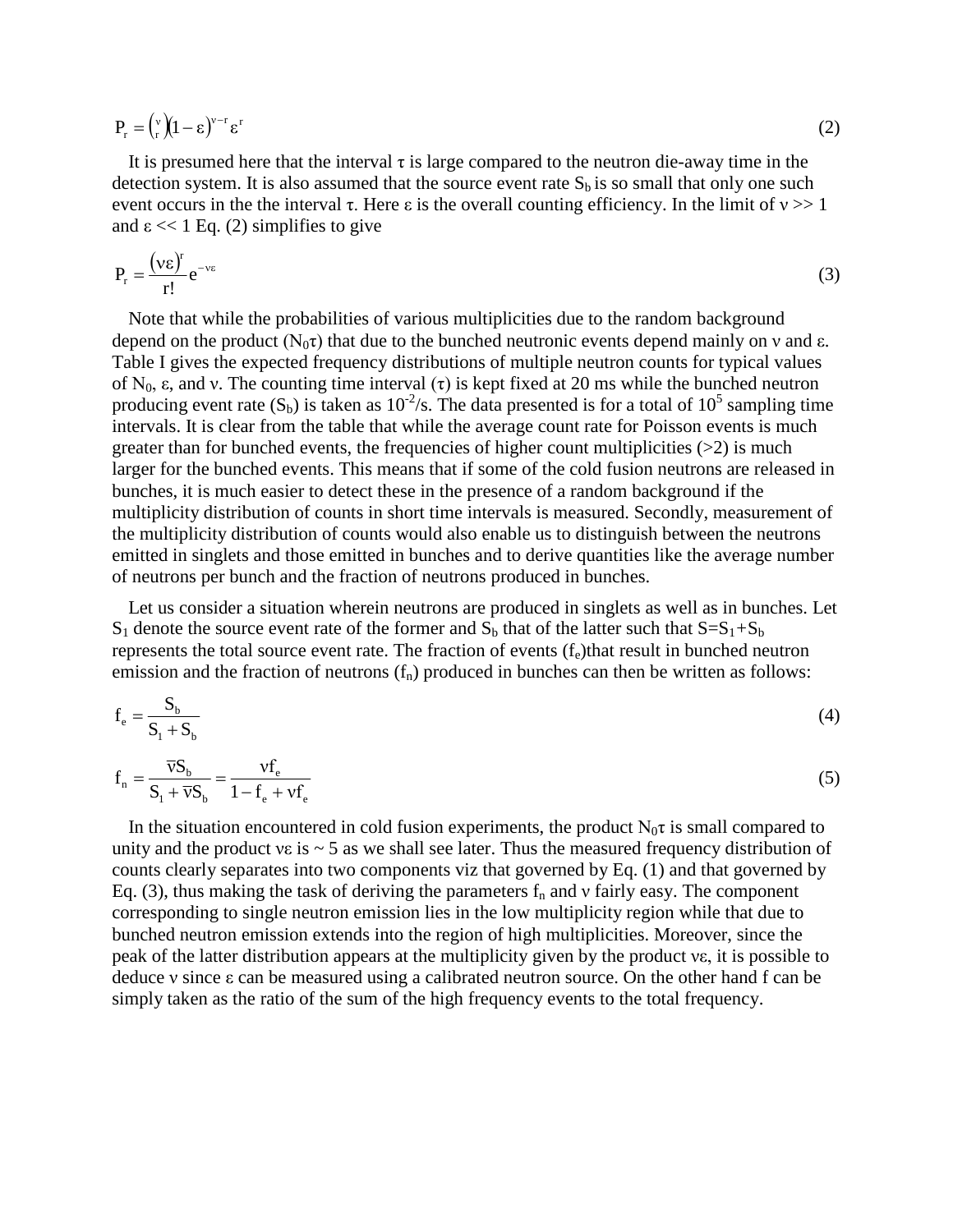#### **TABLE I**

| <b>Expected Frequency Distribution of Counts for Poisson and Bunched Neutronic Events for Typical Sets of</b> |  |
|---------------------------------------------------------------------------------------------------------------|--|
| <b>Parameters</b>                                                                                             |  |

|                                                                      | Frequency of Counts in 20ms Intervals for $105$ samples |                |                                                                                |                                       |           |                    |  |  |  |  |  |  |  |  |
|----------------------------------------------------------------------|---------------------------------------------------------|----------------|--------------------------------------------------------------------------------|---------------------------------------|-----------|--------------------|--|--|--|--|--|--|--|--|
|                                                                      |                                                         | Poisson Events | Bunched Events $(S=10^{-2} \text{ per sec})$                                   |                                       |           |                    |  |  |  |  |  |  |  |  |
| Multiplicity<br>Of counts $ N_0=0.3 \text{ cps} N_0=3.0 \text{ cps}$ |                                                         |                | $v = 100$                                                                      | $v = 100$                             | $v = 500$ | $v = 500$          |  |  |  |  |  |  |  |  |
|                                                                      |                                                         |                | $\epsilon = 0.005$                                                             | $\epsilon = 0.015$ $\epsilon = 0.005$ |           | $\epsilon = 0.015$ |  |  |  |  |  |  |  |  |
|                                                                      |                                                         |                | $ Sv\epsilon = 0.005 Sv\epsilon = 0.015 Sv\epsilon = 0.025 Sv\epsilon = 0.075$ |                                       |           |                    |  |  |  |  |  |  |  |  |
|                                                                      | 99940                                                   | 99402          | 99992                                                                          | 99984                                 | 99980     | 99980              |  |  |  |  |  |  |  |  |
|                                                                      | 60                                                      | 597            | 6.1                                                                            | 6.6                                   | 4.00      | 0.07               |  |  |  |  |  |  |  |  |
|                                                                      | $\sim 10^{-2}$                                          | 1.7            | 1.5                                                                            | 5.0                                   | 5.1       | 0.3                |  |  |  |  |  |  |  |  |
|                                                                      | $\sim 10^{-9}$                                          | $\sim 10^{-2}$ | 0.2                                                                            | 2.5                                   | 4.2       | 0.8                |  |  |  |  |  |  |  |  |
| $\overline{4}$                                                       | $\approx 10^{-9}$                                       | $\sim 10^{-5}$ | 0.03                                                                           | 1.0                                   | 2.6       | 1.5                |  |  |  |  |  |  |  |  |
|                                                                      | $~10^{-13}$                                             | $\sim 10^{-8}$ | 0.003                                                                          | 0.33                                  | 1.3       | 2.2                |  |  |  |  |  |  |  |  |

### **Neutron Counts Data Acquisition System**

Neutrons from the cold fusion source were counted by a bank of thermal neutron detectors embedded in a paraffin moderator block. One bank comprised of three  $BF_3$  counters while the other was made up or three He<sup>3</sup> counters. The neutron die-away time in each of these was  $\sim$ 25 μs. The BF<sub>3</sub> bank was mounted close to the Milton Roy Pd-Ni electrolytic cell [11] and the He<sup>3</sup> bank near a  $D_2$  gas loading apparatus [12] about 1.5 m away. While one counter was being used as signal counter in one experiment the other bank served as background monitor and vice versa. The efficiency  $(\epsilon)$  of detection for the cold fusion source neutrons was typically in the range of 0.5% to 1.5% depending on the exact distance between the cold fusion source and the detector assembly as well as the pulse height discriminator bias setting.

The outputs of both these counter banks were fed to scalers whose readings could be read off by a Personal Computer (PC) at the end of each counting interval which was controlled by the clock in the PC. By taking the difference in the scaler readings corresponding to the end of two consecutive counting intervals the number of counts recorded in a given counting interval is computed and stored by the PC. It took the PC typically about 280 ms to carry out these operations following each sampling time. Hence a set of 1000 samples consumed a real time of ~5 minutes. From such data accumulated over several hours, the frequency distribution of counts recorded in 20 ms intervals could be computed.

### **Multiplicity Spectrum Measurements and Results**

To begin with, the statistics of background counts was studied to ensure that the equipment was functioning satisfactorily. For this purpose all potential cold fusion sources were removed from the room where the detectors were located. Data acquisition of background counts continued in an uninterrupted manner for 63 hours over a week end (from 1800 hrs on Friday 2nd June to 0900 hrs Monday 5th June, 1989). During this run the average background count rate in the BF<sub>3</sub> bank was ~0.023 cps and in the He<sup>3</sup> bank ~0.43 cps. Table II presents the results of the frequency distribution of counts obtained in this long background run. It is heartening to note that, as expected on the basis of Poisson distribution, not even once out of the ~750,000 odd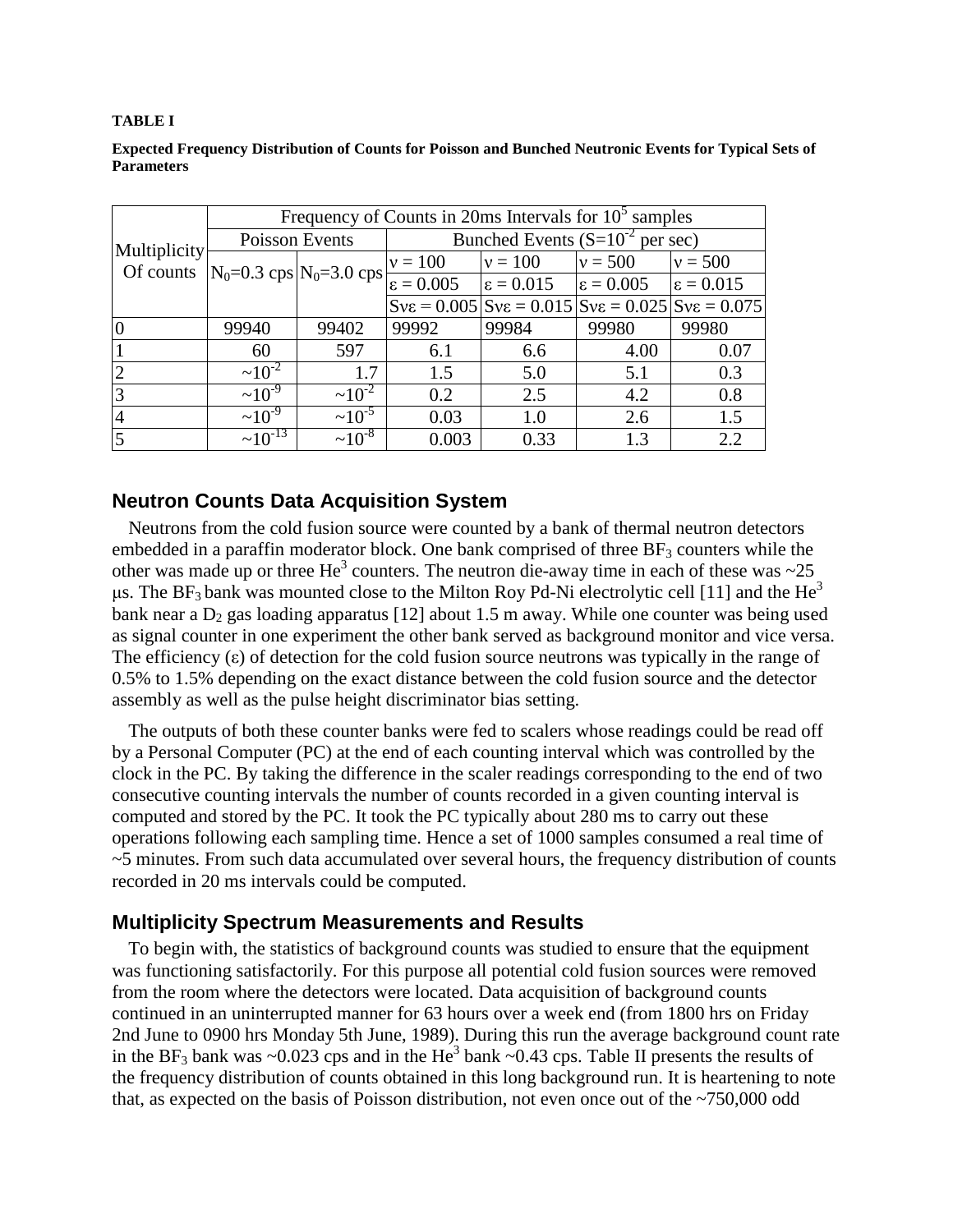samples were 3 or more counts registered by either of the detector banks. The ratio of doubles to singles frequency further conforms to Poisson statistics, indicating that the equipment was functioning properly. Sparking in any of the counters for example would have given rise to significant non-Poisson behaviour.

### **TABLE II**

| Counting interval      | $20 \text{ ms}$    |            |
|------------------------|--------------------|------------|
| Total counting time    | $63$ hrs           |            |
|                        |                    |            |
| Multiplicity of counts | Frequency          |            |
|                        | $BF_3$ Bank        | $He3$ Bank |
| 0                      | 750035             | 743948     |
|                        | 339                | 6413       |
| $\overline{2}$         |                    | 14         |
| $\overline{3}$         |                    |            |
| $4 - 20$               |                    |            |
| $\mathrm{N}_0$         | $0.023$ cps        | $0.43$ cps |
|                        | $5 \times 10^{-4}$ | 0.0086     |

**Frequency Distribution of Background counts in Two Detector Banks**

Table III represents the results of our first attempt to measure multiplicity distribution of neutrons from an electrolytic cell. The data was accumulated overnight (1805 hrs on 26th May to 0645 hrs on 27th May) with the  $BF_3$  bank viewing the Milton Roy cell which was quiescent i.e. the cell current was not on. Besides, a plastic scintillator (NE 102A) biased to register only neutrons of energy > 9 MeV monitored cosmic ray and other background events. The first column of the table gives the probability distribution of counts of the  $BF_3$  bank for 20 ms intervals. The average count rate works out to 5.6 cps. It is clear from the frequencies of 2s, 3s and higher multiplicities that there is considerable contribution of non-Poisson events. The second column of the table gives the frequency distribution of the same counts data whenever there was a pulse recorded by the plastic scintillator also during a 20 ms interval. From this we conclude that only about 1% of the multiple neutron events occurring in the  $BF_3$  bank can be attributed to cosmic ray showers.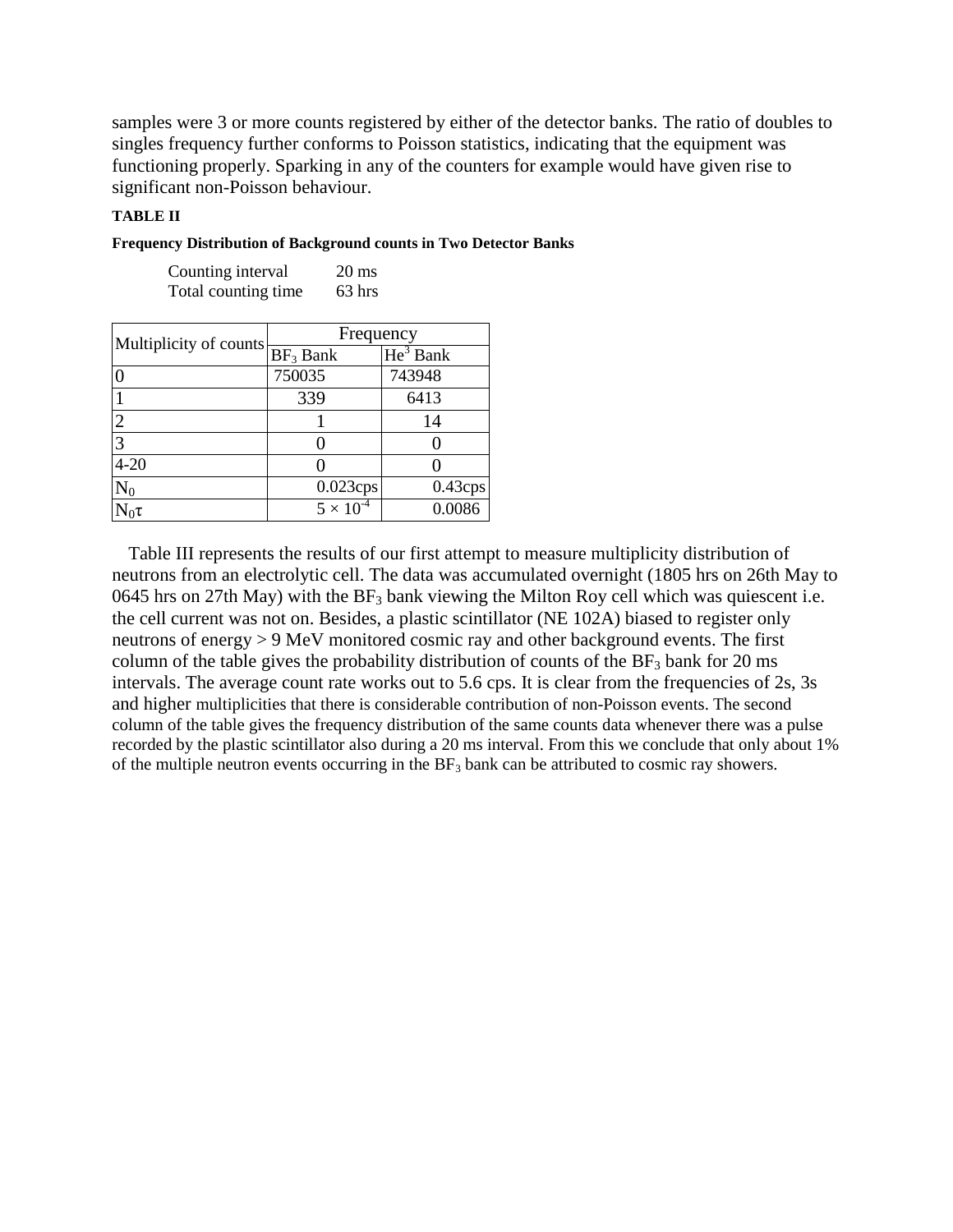#### **TABLE III**

#### **Frequency Distribution of Counts in BF<sup>3</sup> Bank and Plastic Scintillator with Quiescent Milton Roy Cell**

| Counting period          |  |
|--------------------------|--|
| Counting interval        |  |
| Total number of sampling |  |

 $12$  hrs  $20$  ms 144000 intervals

| Multiplicity<br>of counts | Gross<br>Frequency | Frequency in<br>those samples in<br>which plastic<br>scintillator records a<br>count |
|---------------------------|--------------------|--------------------------------------------------------------------------------------|
| $\mathbf{1}$              | 11941              | 114                                                                                  |
| $\overline{c}$            | 2760               | 31                                                                                   |
| 3                         | 111                | 0                                                                                    |
| $\overline{4}$            | 19                 | 0                                                                                    |
| 5                         | $\overline{2}$     | 0                                                                                    |
| 6                         | 13                 | 0                                                                                    |
| 7                         | 9                  | $\overline{0}$                                                                       |
| 8                         | 3                  | 0                                                                                    |
| 9                         | 5                  | $\overline{0}$                                                                       |
| 10                        | 1                  | 0                                                                                    |
| 11                        | $\overline{0}$     | 0                                                                                    |
| 12                        | 1                  | $\overline{0}$                                                                       |
| 13                        | $\overline{0}$     | 0                                                                                    |
| 14                        | 0                  | 0                                                                                    |
| 15                        | 1                  | 0                                                                                    |
| 16                        | 0                  | 0                                                                                    |

Table IV presents the frequency distribution results of the Milton Roy cell run of 12th to 14th June, 1989. As may be seen from Fig. 1, six neutron bursts of five minutes duration each were recorded during this period, the first about 50 minutes after cell electrolysis commenced on 12th June, the second and third about an hour thereafter and the remaining three a few hours after the cell current was switched off on the evening of 14th June. During the burst phase, the count rates were in the range of -0.5 to 1.7 cps which is about 4 to 14 times that of the background value (-0.12 cps). However it is noteworthy that in 4 out of the 6 bursts observed, count multiplicities of 2,3,4,5 and even 10 have been recorded at least once each. This type of behaviour is clearly indicative of high multiplicity neutron emission events. Throughout this run lasting several days the background counter did not record any noticeable increase in count rate.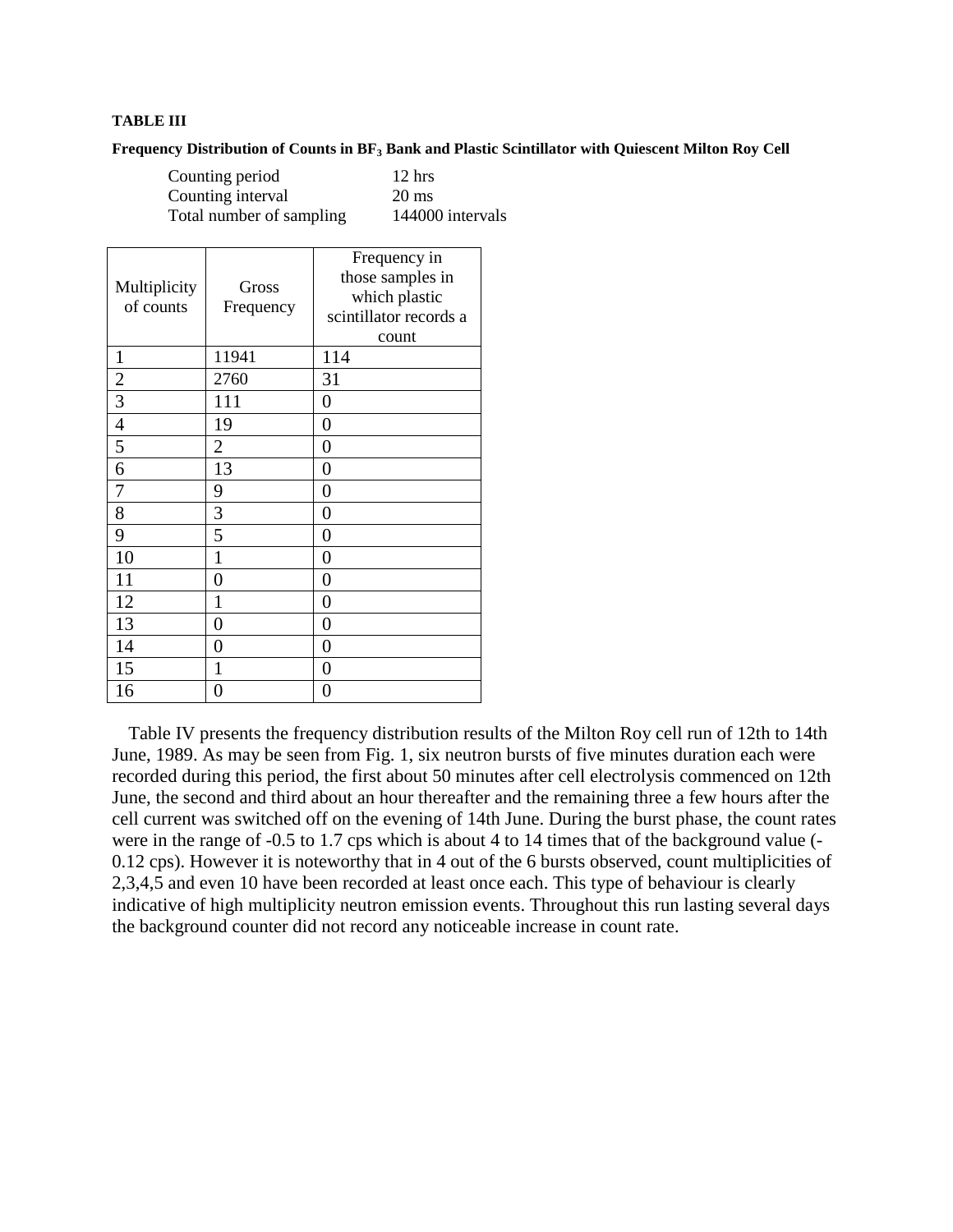#### **TABLE IV**

**Frequency Distribution of Counts for 1000 Sampling Intervals Each of 20ms During Six Periods of High** Neutron Activity (Milton Roy Cell Run of 12th to 14 th June '89)

|                           |    |                  |                | Frequency      |                           |    |                |                   |  |  |
|---------------------------|----|------------------|----------------|----------------|---------------------------|----|----------------|-------------------|--|--|
| Multiplicity<br>of counts |    | $12^{th}$ June   |                |                | $\overline{14^{th}}$ June |    | Total (A to F) |                   |  |  |
|                           | A  | B                | C<br>D         |                | Е                         | F  |                |                   |  |  |
|                           |    |                  |                |                |                           |    |                | Observed Expected |  |  |
|                           | 27 | 0                | $\overline{2}$ | 7              | 29                        | 22 | 87             | 117               |  |  |
| $\overline{2}$            |    | $\left( \right)$ | 0              | 0              | 3                         |    | 3              |                   |  |  |
| 3                         | 0  | 1                | $\overline{0}$ | $\overline{0}$ | 0                         | 0  |                | $\approx 10^{-3}$ |  |  |
| $\overline{4}$            | 0  | 0                | 1              | 0              | 0                         | 0  |                | $~10^{-5}$        |  |  |
| 5                         | 0  | $\mathcal{O}$    | 1              | 1              | 0                         | 0  | $\overline{2}$ | $~10^{-7}$        |  |  |
| 6                         | 0  | 0                | 0              | $\overline{0}$ | 0                         | 0  | 0              | $~10^{-10}$       |  |  |
|                           | 0  | 0                | 0              | 0              | 0                         | 0  | 0              | $\sim 10^{-12}$   |  |  |
| 8                         | 0  | 0                | 0              | $\overline{0}$ | 0                         | 0  | 0              | $\sim 10^{-15}$   |  |  |
| 9                         | 0  | 0                | 0              | $\overline{0}$ | 0                         | 0  | 0              | $\sim 10^{-18}$   |  |  |
| 10                        |    |                  | 0              | 0              | 0                         | 0  |                | $\sim 10^{-20}$   |  |  |



**Fig. 1. Neutron Bursts of Initial Part of Run Number 2 of Milton Roy Cell.**

Table V summarises the frequency distribution measured during the 2.5 hour long neutron burst recorded on 16th June, 1989 from 1900 hours onwards with the Milton Roy electrolyser. It may be noted that the cell had not been operated for the previous ~52 hours. The count rate during this wide neutron burst attained a value as high as 20 cps at the peak. The background neutron monitor which was only 1.5 m away also indicated a small increase in count rate commensurate with its efficiency for neutrons emanating from the Milton Roy cell. Careful scrutiny of these results indicates that the frequency distribution essentially corresponds to a Poisson distribution. However, the fact that multiplicities of 5 or more are recorded several times again points to the sporadic occurrence of multiple neutron emission events. It is noteworthy that around 1950 hrs (close to the peak) there were more than 20 such high multiplicity cascade events within a time span of 5 minutes.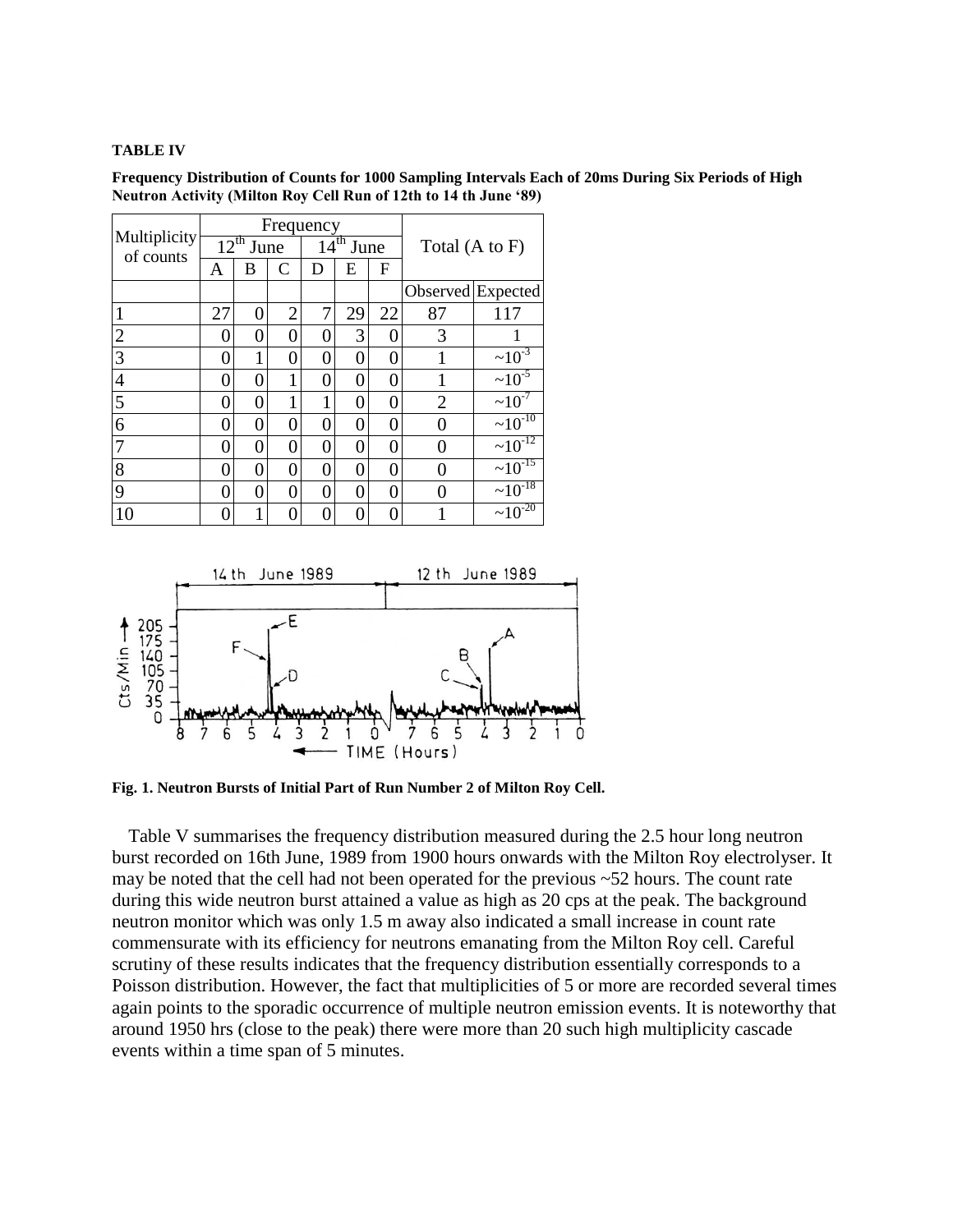#### **Table V**

| Multiplicity   | Frequency        |                |                  |                  |                  |                  |                  |                  |                  |                  |                  |                  |                  | Total (A to L)   |                     |  |
|----------------|------------------|----------------|------------------|------------------|------------------|------------------|------------------|------------------|------------------|------------------|------------------|------------------|------------------|------------------|---------------------|--|
| of counts      | $\mathbf{A}$     | B              | $\mathcal{C}$    | D                | E                | $\mathbf{F}$     | G                | H                | I                | J                | K                | L                | M                |                  | Observed Expected   |  |
| 1              | 124              | 54             | 335              | 320              | 243              | 315              | 295              | 492              | 447              | 104              | 355              | 345              | 24               | 3429             | 3166                |  |
| $\overline{2}$ | 21               | 9              | 54               | 82               | 13               | 35               | 24               | 51               | 42               | 13               | 49               | 99               | 7                | 492              | 616                 |  |
| $\overline{3}$ | $\overline{4}$   | $\mathbf{1}$   | 7                | 10               | $\overline{4}$   | 3                | $\boldsymbol{0}$ | 3                | $\overline{2}$   | $\overline{4}$   | $\mathbf{1}$     | 16               | 3                | 55               | 80                  |  |
| $\overline{4}$ | $\mathbf{1}$     | $\overline{0}$ | $\overline{2}$   | $\overline{0}$   | $\overline{0}$   | $\mathbf{1}$     | $\mathbf{1}$     | $\overline{2}$   | $\mathbf{1}$     | $\overline{0}$   | $\mathbf{1}$     | $\overline{2}$   | 3                | 11               | 8                   |  |
| $\overline{5}$ | $\overline{0}$   | $\overline{0}$ | $\mathbf{1}$     | $\overline{0}$   | $\mathbf{1}$     | $\overline{0}$   | $\overline{0}$   | $\overline{0}$   | $\mathbf{1}$     | $\overline{0}$   | $\overline{0}$   | $\overline{0}$   | $\overline{2}$   | 3                | 0.6                 |  |
| 6              | $\overline{0}$   | $\overline{0}$ | $\overline{0}$   | $\overline{0}$   | $\overline{0}$   | $\overline{0}$   | $\overline{0}$   | $\overline{0}$   | $\mathbf{1}$     | $\mathbf{1}$     | $\mathbf{1}$     | $\overline{0}$   | $\mathbf{1}$     | 3                | 0.03                |  |
| $\overline{7}$ | $\overline{0}$   | $\overline{0}$ | $\boldsymbol{0}$ | $\boldsymbol{0}$ | $\overline{0}$   | $\overline{0}$   | $\boldsymbol{0}$ | $\boldsymbol{0}$ | $\boldsymbol{0}$ | $\boldsymbol{0}$ | $\boldsymbol{0}$ | $\boldsymbol{0}$ | 1                | $\boldsymbol{0}$ | $\sim 10^{-3}$      |  |
| $\overline{8}$ | $\boldsymbol{0}$ | $\overline{0}$ | $\boldsymbol{0}$ | $\boldsymbol{0}$ | $\overline{0}$   | $\boldsymbol{0}$ | $\overline{0}$   | $\boldsymbol{0}$ | $\overline{0}$   | $\boldsymbol{0}$ | $\boldsymbol{0}$ | $\boldsymbol{0}$ | 1                | $\overline{0}$   | $\sim 10^{-5}$      |  |
| 9              | $\overline{0}$   | $\overline{0}$ | $\overline{0}$   | $\overline{0}$   | $\overline{0}$   | $\overline{0}$   | $\overline{0}$   | $\overline{0}$   | $\overline{0}$   | $\overline{0}$   | $\overline{0}$   | $^{\prime}1$     | $\mathbf{1}$     | 1                | $\sim 10^{-6}$      |  |
| 10             | $\overline{0}$   | $\overline{0}$ | $\overline{0}$   | $\overline{0}$   | $\overline{0}$   | $\overline{0}$   | $\overline{0}$   | $\overline{0}$   | $\overline{0}$   | $\boldsymbol{0}$ | $\boldsymbol{0}$ | $\overline{0}$   | 1                | $\overline{0}$   | $\sim 10^{-7}$      |  |
| 11             | $\overline{0}$   | $\overline{0}$ | $\boldsymbol{0}$ | $\overline{0}$   | $\overline{0}$   | $\overline{0}$   | $\overline{0}$   | $\overline{0}$   | $\mathbf{1}$     | $\boldsymbol{0}$ | $\boldsymbol{0}$ | $\overline{0}$   | $\overline{2}$   | 1                | $\frac{10^{-8}}{2}$ |  |
| 12             | $\overline{0}$   | $\overline{0}$ | $\overline{0}$   | $\overline{0}$   | $\overline{0}$   | $\overline{0}$   | $\overline{0}$   | $\overline{0}$   | $\overline{0}$   | $\overline{0}$   | $\overline{0}$   | $\overline{0}$   | $\overline{2}$   | $\overline{0}$   | $~10^{-10}$         |  |
| 13             | $\overline{0}$   | $\overline{0}$ | $\boldsymbol{0}$ | $\overline{0}$   | $\overline{0}$   | $\overline{0}$   | $\overline{0}$   | $\overline{0}$   | $\mathbf{1}$     | $\boldsymbol{0}$ | $\boldsymbol{0}$ | $\boldsymbol{0}$ | $\mathbf{1}$     | 1                | $~10^{-11}$         |  |
| 14             | $\overline{0}$   | $\overline{0}$ | $\overline{0}$   | $\overline{0}$   | $\overline{0}$   | $\overline{0}$   | $\overline{0}$   | $\overline{0}$   | $\boldsymbol{0}$ | $\boldsymbol{0}$ | $\boldsymbol{0}$ | $\boldsymbol{0}$ | $\overline{0}$   | $\boldsymbol{0}$ | $\sim 10^{-13}$     |  |
| 15             | $\overline{0}$   | $\overline{0}$ | $\overline{0}$   | $\overline{0}$   | $\overline{0}$   | $\overline{0}$   | $\overline{0}$   | $\overline{0}$   | $\overline{0}$   | $\overline{0}$   | $\overline{0}$   | $\overline{0}$   | 5                | $\overline{0}$   | $\sim 10^{-14}$     |  |
| 16             | $\overline{0}$   | $\overline{0}$ | $\overline{0}$   | $\overline{0}$   | $\overline{0}$   | $\overline{0}$   | $\overline{0}$   | $\overline{0}$   | $\overline{0}$   | $\overline{0}$   | $\overline{0}$   | $\overline{0}$   | $\overline{2}$   | $\boldsymbol{0}$ | $\sim 10^{-16}$     |  |
| 17             | $\mathbf{1}$     | $\overline{0}$ | $\overline{0}$   | $\overline{0}$   | $\overline{0}$   | $\overline{0}$   | $\overline{0}$   | $\overline{0}$   | $\overline{0}$   | $\boldsymbol{0}$ | $\overline{0}$   | $\overline{0}$   | 1                | $\overline{0}$   | $\sim 10^{-18}$     |  |
| 18             | $\mathbf{1}$     | $\overline{0}$ | $\boldsymbol{0}$ | $\boldsymbol{0}$ | $\overline{0}$   | $\overline{0}$   | $\overline{0}$   | $\overline{0}$   | $\overline{0}$   | $\boldsymbol{0}$ | $\boldsymbol{0}$ | $\boldsymbol{0}$ | 1                | $\boldsymbol{0}$ | $\sim 10^{-20}$     |  |
| 19             | $\mathbf{1}$     | $\overline{0}$ | $\boldsymbol{0}$ | $\overline{0}$   | $\overline{0}$   | $\overline{0}$   | $\overline{0}$   | $\overline{0}$   | $\overline{0}$   | $\overline{0}$   | $\boldsymbol{0}$ | $\boldsymbol{0}$ | $\mathbf{1}$     | $\overline{0}$   | $\sim 10^{-21}$     |  |
| 20             | $\overline{0}$   | $\overline{0}$ | $\overline{0}$   | $\boldsymbol{0}$ | $\boldsymbol{0}$ | $\boldsymbol{0}$ | $\boldsymbol{0}$ | $\boldsymbol{0}$ | $\overline{0}$   | $\boldsymbol{0}$ | $\boldsymbol{0}$ | $\overline{0}$   | $\boldsymbol{0}$ | $\overline{0}$   | $\sim 10^{-22}$     |  |

**Frequency distribution of count for 1000 Sampling Intervals of 20ms Each During Periods of High Neutron Activity (Milton Roy Cell Run of 16th June)**

#### **TABLE VI**

#### **Frequency Distribution of Counts from Deuterated Zr Ti Sponge**

Counting Interval 20 ms

| Multiplicity | Frequency                  |              |  |  |  |  |  |  |  |  |  |
|--------------|----------------------------|--------------|--|--|--|--|--|--|--|--|--|
| of counts    | BF <sub>3</sub> background | $He3$ signal |  |  |  |  |  |  |  |  |  |
|              | 67778                      | 67493        |  |  |  |  |  |  |  |  |  |
|              | 281                        | 557          |  |  |  |  |  |  |  |  |  |
| ി            |                            |              |  |  |  |  |  |  |  |  |  |
|              |                            |              |  |  |  |  |  |  |  |  |  |
|              |                            |              |  |  |  |  |  |  |  |  |  |
|              |                            |              |  |  |  |  |  |  |  |  |  |
|              |                            |              |  |  |  |  |  |  |  |  |  |

Tables VI & VII summarise the results of multiplicity distribution measurements carried out with two  $D_2$  gas loaded Ti targets. During the weekend run of 9th to 11th June 1989 with 15 grams of Ti-Zr deuteride (see Table VI) the average count rate measured was only 0.42 cps. Since this corresponds to an (N $\tau$ ) value of 0.008, we expect a doubles to singles ratio of 0.004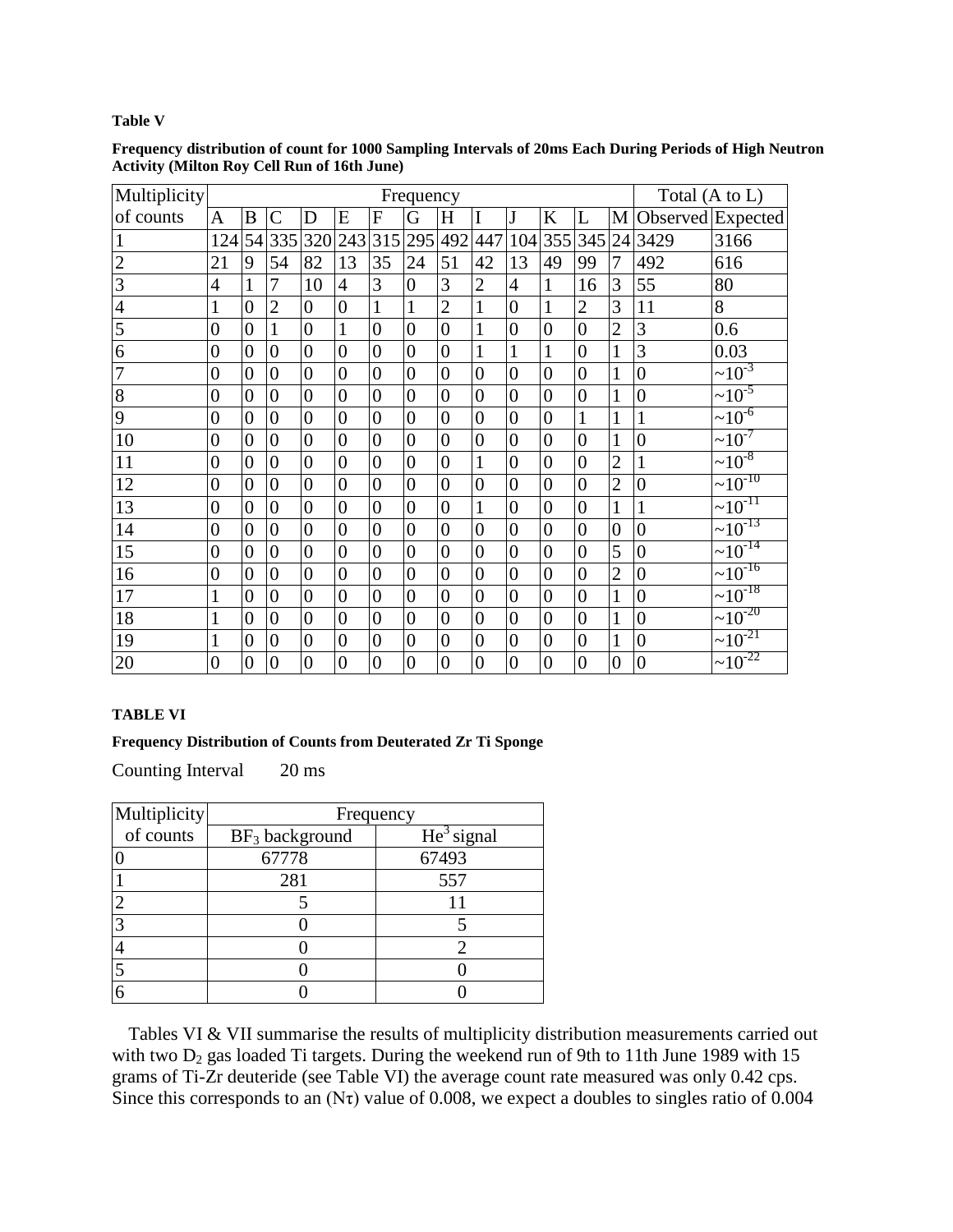only. While the relatively high doubles events in both the background and the signal counter could possibly be attributed to statistics, or cosmic ray induced events the 3s and 4s in the  $He<sup>3</sup>$ detector viewing the target can only be attributed to high multiplicity neutron emissions in the deuterated Ti- Zr target. Absence of such high multiplicity events in the background channel further strengthens this conjecture. Table VII presents a similar result from a  $D_2$  loaded Ti disc target. As may be seen from Fig. 2, the neutron active phase of this target lasted almost 85 minutes during which it is estimated to have emitted  $5 \times 10^5$  neutrons in all. On the whole this target also points to the occurrence of a significant number of high multiplicity neutron emission events.

#### **Table VII**

**Frequency Distribution of Counts fro» a Deuterated Disc for 1000 Sampling Intervals of 20 ms Each During Periods of High Neutronic Activity**

| Multipli-<br>city of |          | Frequency |  |   |   |   |   |                  |          |    |                |                |          |          |    | Total<br>$(A \text{ to } Q)$ |          |     |           |
|----------------------|----------|-----------|--|---|---|---|---|------------------|----------|----|----------------|----------------|----------|----------|----|------------------------------|----------|-----|-----------|
| counts               | A        | Β         |  | D | E | F | G | Η                |          | ٠J | K              | ┻              | M        | N        | Ő  | P                            | О        | Obs | Exp.      |
|                      | 11       | Q         |  | 8 | 4 | Q |   | 20               | 32       | 50 | 36             | 37             | 42       | 26       | 38 | 33                           | 23       | 385 | 440       |
|                      | 0        |           |  |   |   |   |   | $\boldsymbol{0}$ |          |    | 0              | $\theta$       | ⌒<br>∠   |          |    | 2                            | $\bf{0}$ | 10  | 6         |
| ◠                    | 0        |           |  |   |   |   |   | $\overline{0}$   |          |    |                | $\theta$       | $\theta$ |          |    | $\overline{0}$               | $\Omega$ | 3   | 0.05      |
| $\overline{4}$       | 0        |           |  |   |   |   |   | $\boldsymbol{0}$ |          |    | $\overline{0}$ | $\overline{0}$ |          |          |    | $\theta$                     | $\theta$ | 4   | $10^{-4}$ |
|                      | $\theta$ |           |  | 0 |   | U |   | $\overline{0}$   | $\theta$ |    | 0              | $\theta$       | $\theta$ | $\theta$ | -0 | $\theta$                     | $\theta$ | ∠   | $10^{-6}$ |
| $\mathbf b$          | 0        |           |  |   |   |   |   | $\overline{0}$   |          |    |                | $\theta$       | $\Omega$ |          |    | $\theta$                     | $\theta$ |     | $10^{-8}$ |





The last columns of Tables IV, V and VII give the total frequency distribution for the entire duration i.e. the sum of all the columns. Also shown are the theoretical frequency distributions expected on the basis of Poisson statistics. It is worth noting that except for the background case (Table II), in all the cold fusion measurements the observed frequencies fall according to the Poisson law for low multiplicity events but there is a distinct tendency for them to show a slight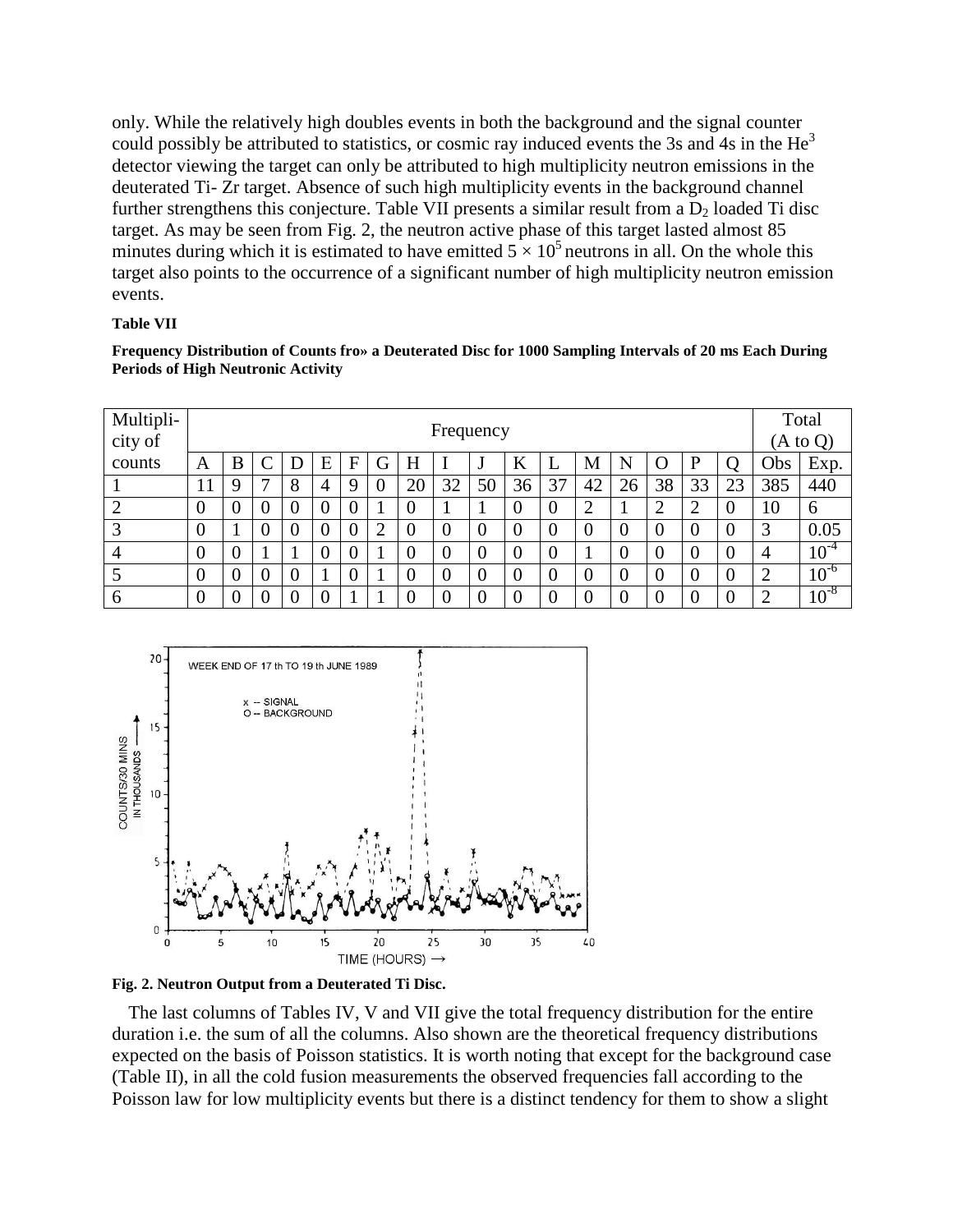peak between the multiplicities of 4 and 6. If we assume that this peak is due to the superposition of bunched neutronic events on a Poisson background, we deduce the value of νto be in the range of 400 to 600 since the peak of the binomial distribution occurs at the multiplicity value of the product ve and  $\varepsilon$  values in the experiment are typically  $\sim 0.01$ . Further, since the expected frequency of high multiplicities is given by  $S_b \tau J$ , where J is the total number of sampling intervals, we deduce that the average source event rate  $S_b$  for such events during the neutron emitting phase is very roughly about  $10^{-2}$  per second.

In summary the multiplicity distribution of counts in 20 ms intervals has so far been measured six times during cold fusion experiments. While the background displays strictly Poisson behaviour, in the three experiments where distinct excess over background was recorded, between 10 and 25% of the neutrons appear to display high multiplicity characteristics. The observed frequency distributions can be explained as being due to bunched neutronic events superposed over a Poissonian background. Such occasional neutron bursts resulting in several hundred neutrons have also been observed by Menlove [13].

The duration of the counting interval selected viz  $\sim$  20 ms was a compromise between the total volume of data required to be stored and the time resolution. Ideally the counting interval should have been of the order of the neutron die-away time in the moderator detector assembly to ascertain whether the "neutron bunches" are spread out over the entire 20 ms interval duration or whether they are in fact emitted in micro second time scales. Better time resolution is therefore called for and one of the simplest techniques, for achieving this, viz the artificial dead time method [14-15] is described in the following section.

## **THE ARTIFICIAL DEAD TIME METHOD**

This technique was first introduced by Jacquesson [14] for estimation of the fraction of  $Pu^{240}$ in a sample and independently by Srinivasan [15] for measuring  $\alpha$  the prompt neutron decay constant of a reactor assembly. It has since been developed as into field unit for nondestructive assay of plutonium [16]. In its simplest form the method consists of feeding the pulse train from a detector monitoring the test source to two scalers in parallel. While the pulses reach the first scaler directly, they are filtered through an artificial dead time unit before being fed to the second scaler. In this process the second scaler records a count rate lower than the first as some of the counts are lost during the dead time. In what follows we derive an expression [17] for the dead time filtered count rate and show how it is possible to distinguish between random Poisson events and bunched events and to deduce therefrom the fraction  $f_n$  of neutrons emitted in bunches.

### **Theory**

We assume that during each counting time interval employed, the source event rate S for production of neutrons (be it in singlets or in multiplets) does not vary with time and can be described as a stationary Poisson process. It is then permissible to use the formula derived in [18] for the count rate as a function of dead time. It was shown there that in the presence of a dead time of the extendable type the observed count rate  $N_d$  is given by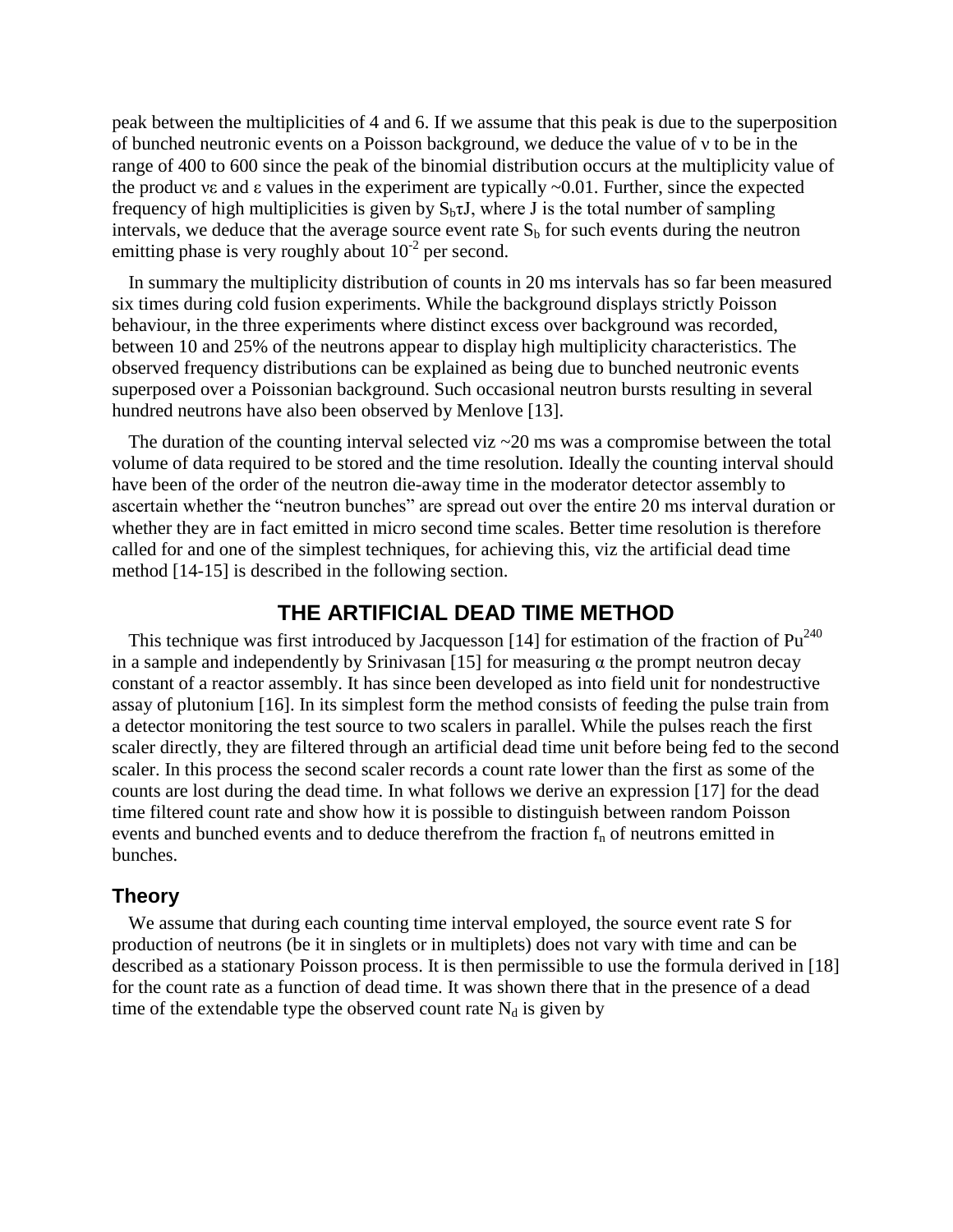$$
N_{d} = \left\{ S \sum_{r=0}^{\infty} \frac{(-1)^{r} \varepsilon^{r+1}}{(r+1)!} M_{r+1} (1 - e^{-\lambda d})^{r} \right\}
$$
  
\n
$$
\exp \left[ S \sum_{r=1}^{\infty} \frac{(-1)^{r} \varepsilon^{r}}{\lambda r!} M_{r} \left\{ \sum_{l=1}^{r} (-1)^{l} {r \choose l} \left( \frac{1}{r} - \frac{1}{l} \right) e^{-\lambda d} + \frac{1}{l} \right\} + \lambda d + \frac{1}{r} \right\} \right]
$$
\n(6)

where  $\varepsilon$  is the detection efficiency,  $M_r$  the r<sup>th</sup> factorial moment of the multiplicity distribution of source neutrons,  $\lambda$  the inverse of the neutron die-away time and d the artificial dead time introduced. In the kind of situation encountered in cold fusion experiments, the count rates are rather small compared to  $\lambda$  (1/ $\lambda$  is typically 25-60 µs). Hence the argument of the exponential (in square brackets) is very small and the exponential may be set equal to unity. Moreover, if we choose the dead time d such that  $\lambda$ d > 3, the above expression reduces to

$$
N_d = S\epsilon M_1 - \frac{S\epsilon^2 M_2}{2!} + \frac{S\epsilon^3 M_3}{3!} - \dots
$$
 (7a)

or

$$
\frac{N_d}{N_0} = 1 - \frac{\varepsilon M_2}{2! M_1} + \frac{\varepsilon^2 M_3}{3! M_1} - \dots
$$
 (7b)

where we have written  $N_0$  for Sev, the count rate in the absence or dead time.

The factorial moments  $M_r$  can now be written in terms of the individual source event rates  $S_1$ and  $S_b$  and the factorial moments of the multiplicity distribution of bunched neutron emision viz  $\overline{v}$ ,  $\overline{v(v-1)}$  etc. as follows:

$$
M_1 = \frac{S_1 + \overline{v}S_b}{S_1 + S_b} = 1 - f_e + \overline{v}f_e
$$
\n(8a)

$$
M_2 = \frac{\overline{v(v-1)}S_b}{S_1 + S_b} = \overline{v(v-1)}f_e
$$
 (8b)

$$
M_2 = \frac{\overline{v(v-1)(v-2)}S_b}{S_1 + S_b} = \overline{v(v-1)(v-2)}f_e
$$
 (8c)

As noted earlier,  $f_e$  represents the fraction of events that result in neutron bunches. Eq. (7b) can then be rewritten as follows

$$
\frac{N_d}{N_0} = 1 - \frac{\varepsilon \overline{v} (v - 1) f_{\text{e}}}{2! (1 - f_{\text{e}} + \overline{v} f_{\text{e}})} + \frac{\varepsilon \overline{v} (v - 1) (v - 2) f_{\text{e}}}{3! (1 - f_{\text{e}} + \overline{v} f_{\text{e}})}
$$
(9)

$$
\left[1 - \frac{N_d}{N_0}\right] = \left(\frac{f_e}{1 - f_e + \overline{v}f_e}\right) \left[\frac{\varepsilon \overline{v}(v-1)}{2!} - \frac{\varepsilon^2 \overline{v}(v-1)(v-2)}{3!} + \dots\right]
$$
(10)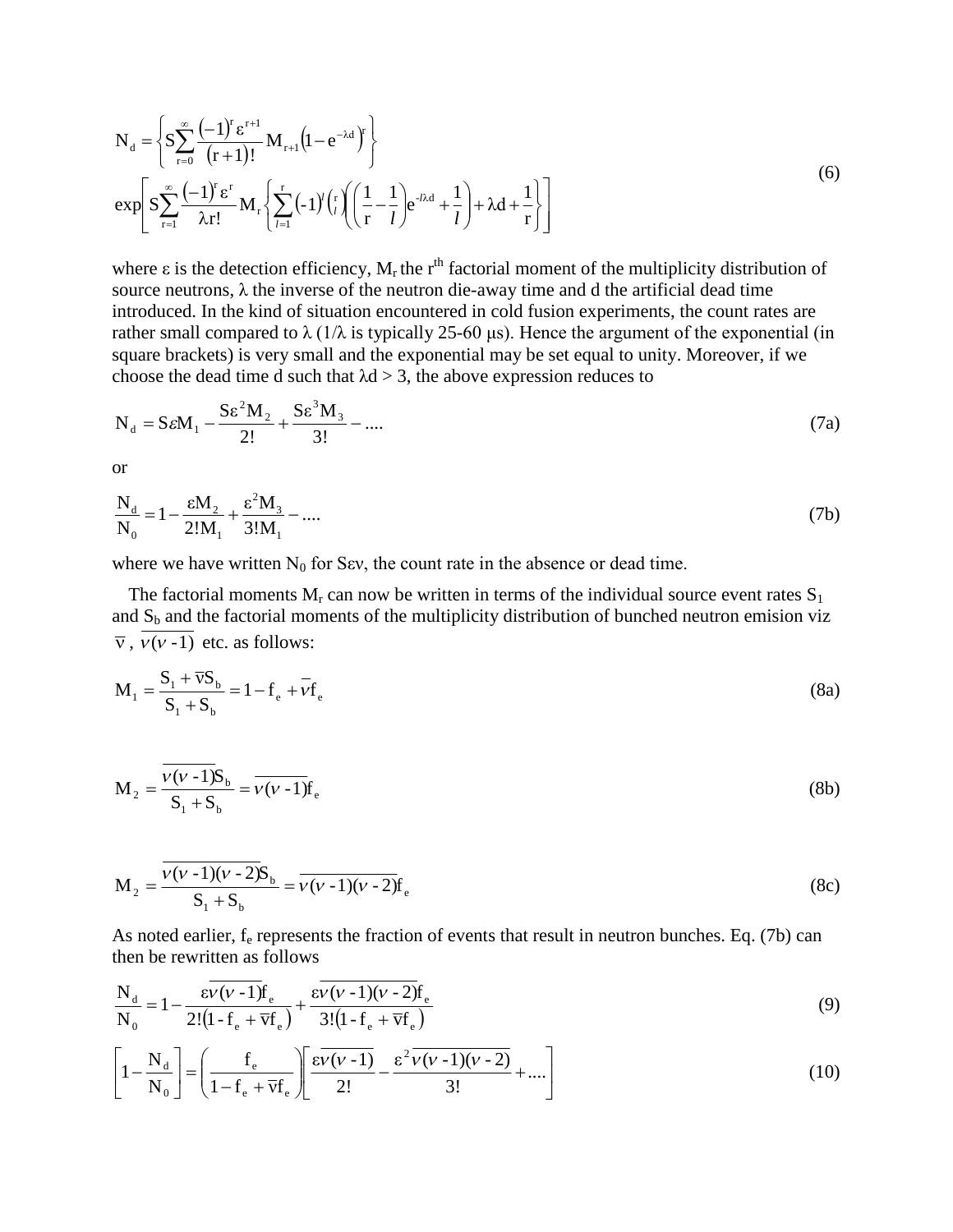If  $\overline{v} \gg 1$  it may be permissible to approximate  $\overline{v(v-1)}$ ,  $\overline{v(v-1)(v-2)}$  etc by  $\overline{v}^2$ ,  $\overline{v}^3$  etc. Writing simply v instead of  $\bar{v}$  and summing the resulting power series we get

$$
\left[1 - \frac{N_d}{N_0}\right] = f_n \left[1 - \frac{1 - e^{-\nu \varepsilon}}{\nu \varepsilon}\right]
$$
\n(11)

It is clear from Eq. (11) that the fractional loss of counts  $[1-N_d/N_0]$ , which represents the deviation from Poisson behaviour, is a product of two factors: the first being  $f_n$ , the fraction of neutrons that are emitted in bunches, and the second being dependent on the product vs. Interestingly, the dependence on νε is similar to the dependence of the variance/mean ratio (of reactor noise theory) on the product  $\alpha t$ . The fractional loss of counts increases with all the three parameters viz  $f_n v$  and  $\varepsilon$ . In Fig. 3 we show the variation of the fractional loss of counts [1- $N_d/N_0$ ] with the product νε for various values of f<sub>n</sub>.

In the above derivation it was assumed that the dead time introduced is of the extendable type. However under the conditions prevailing in cold fusion experiments, viz a count rate that is very small compared to  $\lambda$  and  $\lambda$ d > 3, it turns out that Eq. (11) is valid irrespective of whether the dead time is of the extendable or the non-extendable type.



**Fig. 3. Variation of**  $(1-N_d/N_0)$  **with ve**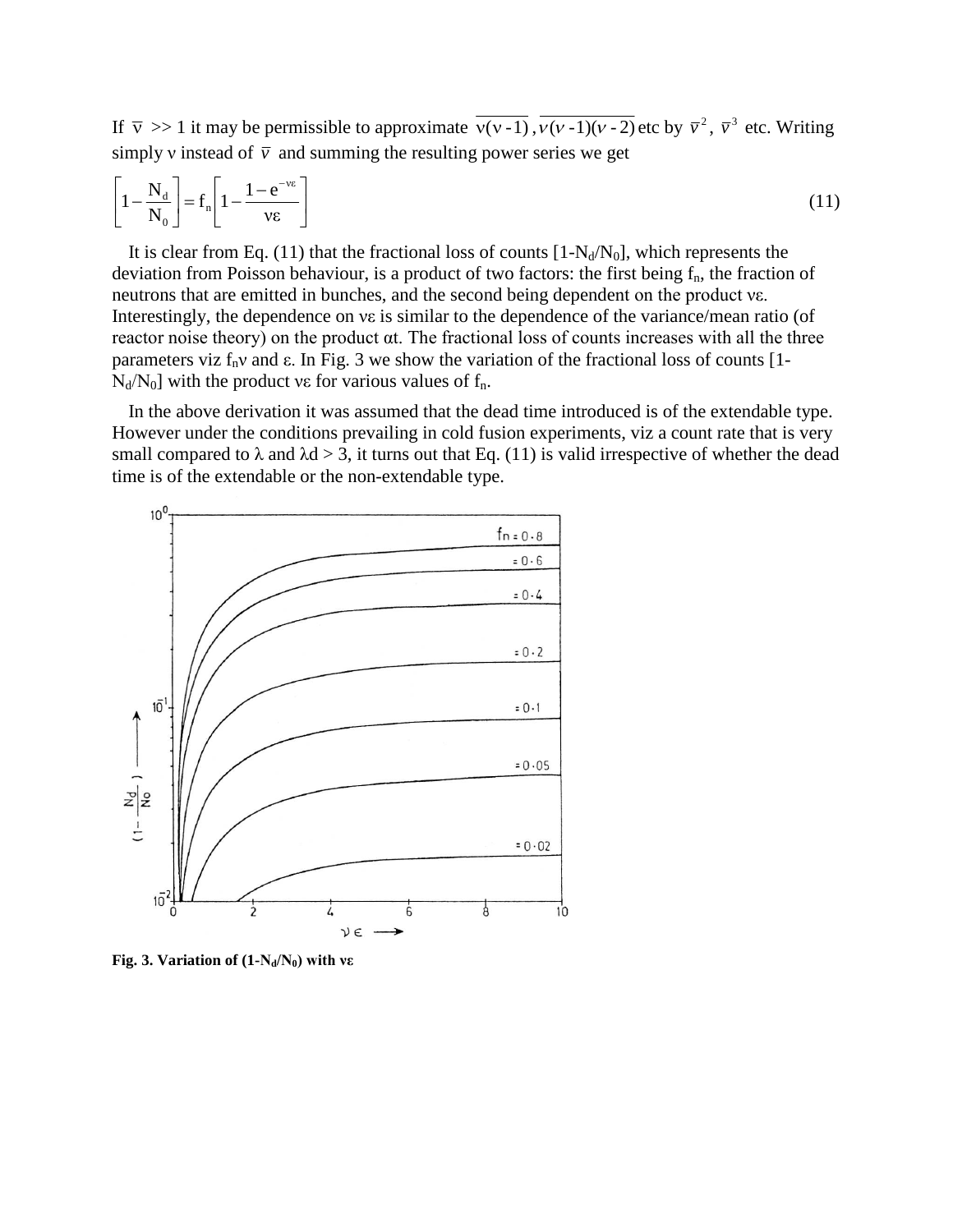## **DISCUSSION**

It is clear that by simply using two scalers one without any dead time and the other with an artificial dead time filter of  $\sim 50-100$  us it is possible to distinguish between the two kinds of events. Since the fraction of neutrons which are emitted in bunches in cold fusion experiments appears to be in the region of  $0.1$  to  $0.25$ , the magnitude of the product verequired to give measureable values of fractional count loss  $(> 0.05)$  can be seen from Fig. 3 to be about 3.0. Since v in these experiments is found to be about  $400 \sim 600$  neutrons, we conclude that an efficiency in the region of  $\sim 1$  (which is easy to achieve) should be adequate to give measurable results. The method has the advantages of simplicity but the amount of information available is less than that from a full multiplicity spectrum measurement, since only two quantities viz  $N_0$ and  $N_d$  are measured and therefore it is not possible to uniquely derive either  $f_n$  or v. This is in contrast to the passive neutron assay problem where it is possible to derive the spontaneous fission rate and  $(\alpha, \eta)$  rate even with two measurements because there the multiplicity distribution of spontaneous fission neutron emission is well known. However by conducting the experiment with two different values of the detection efficiency  $\varepsilon$ , it should be possible to derive both the parameters  $v$  and  $\varepsilon$ . The choice of the two values of  $\varepsilon$  should be such that while one results in a fractional count loss comparable to  $f_n$  the other gives about half this value.

## **REFERENCES**

- 1. M. Fleischmann and S. Pons, "Electrochemically Induced Nuclear Fusion of Deuterium", J. Electroanal. Chem. 261, 301 (1989)
- 2. S.E. Jones et al, "Observation of Cold Nuclear Fusion in Condensed Matter", Nature 338, 737 (1989)
- 3. M.W. Guinan, G.F. Chapline and R.W. Moir "Catalysis of Deuterium Fusion in Metal Hydrides by Cosmic Ray Muons", OCRL preprint 100881 (1989)
- 4. Report on the Workshop on Cold Fusion held at Santa Fe, New Mexico, USA during May 1989, Science News, June 3, (1989)
- 5. J. Rafelski et al, "Nuclear Reaction Catalyzed by a Massive Negatively Charged Particle" To appear in Fus. Tech. (1989)
- 6. T. Takeda and T. Takizuka, "Fractofusion Mechanism", J. Phys. Soc of Japan, 58, 3073 (1989)
- 7. P.L. Hagelstein, "Status Report on Cold Fusion Theory" Proc. 1<sup>st</sup> Annual Conf. on Cold Fusion, Salt Lake City, Utah (1990)
- 8. P.K. Iyengar and M.Srinivasan, "Overview of BARC Studies in Cold Fusion", Proc. 1st Annual Conf. on Cold Fusion, Salt Lake City, Utah, (1990)
- 9. R.E. Uhrig, "Random Noise Techniques in Nuclear Reactor Systems", Ronald Press, New York (1970)
- 10. N. Ensslin, M.L. Evans, H.O. Menlove, and J.E. Swansen, "Neutron Coincidence Counters for Plutonium Measurement", Nucl. Mat. Mgmnt. Summer Issue (1978)
- 11. M.S. Krishnan et al. "Cold Fusion Experiments Using a commercial Pd-Ni Electrolyser", To appear in Fusion Tech. (Aug. 1990)
- 12. V.S. Srikande and K.C. Mittal," Deuteration of Titanium Targets for Cold Fusion Experiments" To appear in Fusion Tech. (Aug. 1990)
- 13. H. Menlove, "High Sensitivity Measurements of Neutron Emission from Ti Metal in Pressurised  $D_2$  gas" Proc. 1<sup>st</sup> Annual Conf. on Cold Fusion, Salt Lake City, Utah (1990)